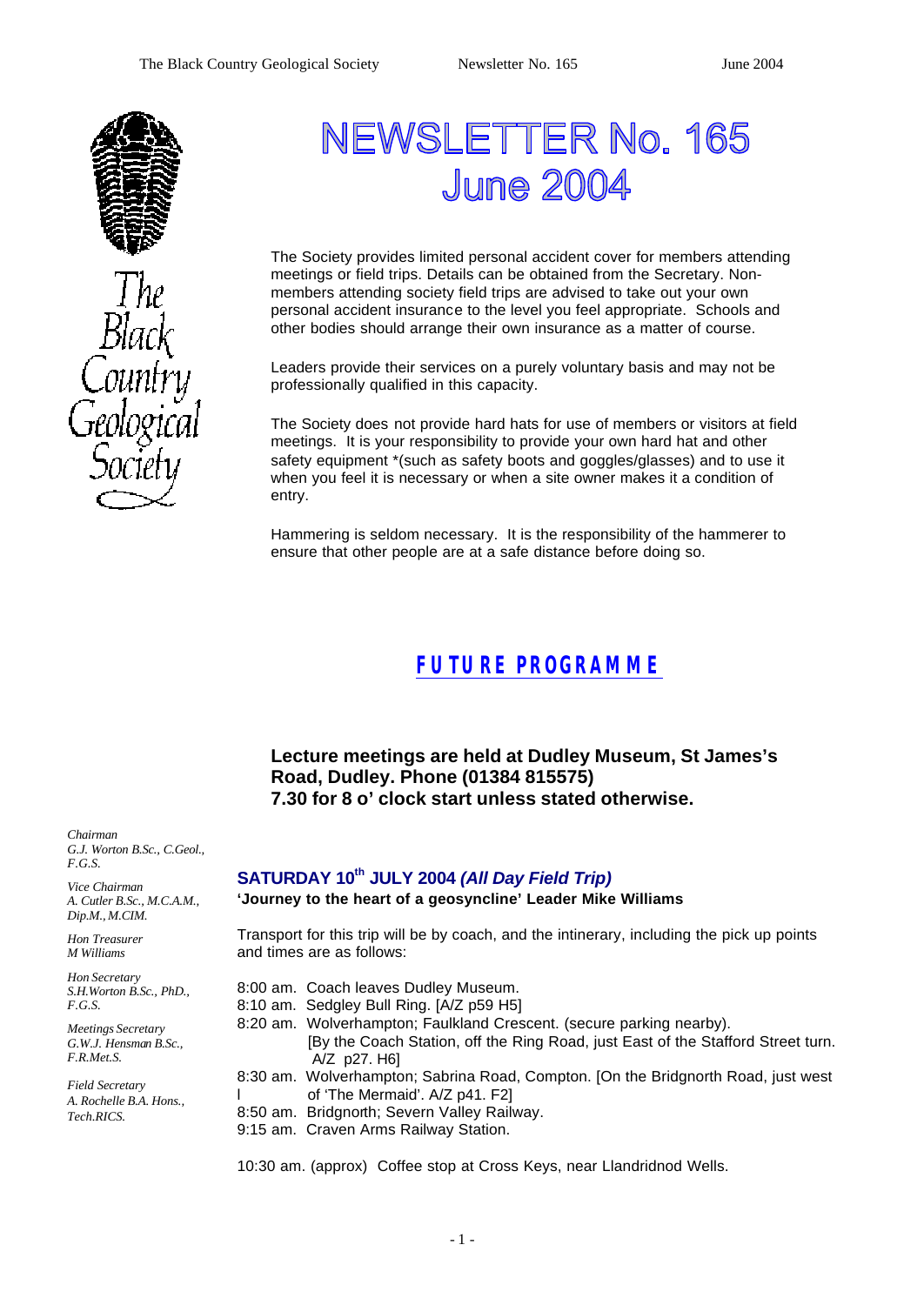11:30 am. ELAN VALLEY Caban Coch Quarry. Silurian conglomerates and grits deposited in a submarine canyon. Examples of normal and reverse grading.

12:15 – 1:00 pm. Mountain Road to Devils Bridge with fluviatile and glacial features.

1:00 pm. Lunch stop at Devils Bridge. The Hafod Arms hotel offers a range of sandwiches and jacket potatoes.

2:00 pm. Leave for a visit on foot into the Rheidol Gorge at Parson's Bridge, with examples of river gorge features and the opportunity to collect graptolites.

3:00 pm. Depart for Clarach Bay to examine Bouma sequences of turbidite deposits plus glacial beach features.

5:00 pm. Leave Clarach Bay for Bishop Castle Beer Festival, arriving at approximately 6:30 pm.

8:00 pm Leave Bishop Castle for home.

*We have had 25 expressions of interest for this trip, which is limited to 33 places, so it is important that Mike receives your confirmation as soon as possible. The cost is £6 per person. Please see the end of this Newsletter, and complete the form and return to Mike as early as possible.*

### **SATURDAY 17TH JULY 2004 (***Afternoon Field Trip)*

**'Barr Beacon Quarry - A look at the Permo-Triassic interface'. Leader: Alf Cole.** Meet by the white Portland Stone Monument on Barr Beacon **South** car park at **2.00 pm.** A-Z p55, J2. NGR (Birmingham Sheet ) SP 062 974.

We will look at the sedimentary structures in the late Permian/early Triassic sediments, and discuss the provenance and depositional conditions, and identify "the great extinction horizon". There will also be an optional conclusion to the day. If the weather is good, members may wish to drive the one mile to visit Walsall's oldest pub (The Manor Arms), which peculiarly has no bar, and look at the Silurian/Carboniferous exposure, close by in Linley Woods.

### **THURSDAY 2nd – SATURDAY 4TH SEPT 2004** *(Conference)*

**UKRIGS Annual Conference at Dudley.**

This year the UKRIGS conference will be held in Dudley. For further details, see the conservation column, below.

### **SUNDAY 12th SEPTEMBER 2004** *(All Day Field Trip)*

#### **'The Ludlow Anticline, Wigmore and the Teme Bank Trail'. Leader: Dr. Paul Oliver.**

This is a joint meeting with Woolhope Naturalists Field Club. Paul Oliver is the President of the WNFC, and the Chairman of their Geology Section.

Meet at High Vinnalls car park and picnic site, Mortimer Forest at **10.30 am.** NGR: SO 474 732

Most of the morning will be spent looking at exposures close to the car park in the Much Wenlock Limestone Formation; Wenlock Series and Lower Elton Formation, and their associated fauna. We will then go to the excellent viewpoint of the Ludlow Anticline just below Wigmore Castle, and have a bar-snack in Wigmore village.

In the afternoon Kate Andrew will lead the party along the Teme Bank Trail; a series of exposures in the rich Silurian sediments. Kate is Principal Heritage Officer for the Herefordshire Heritage Services, and the author of the trail guide.

### **MONDAY 27TH SEPTEMBER 2004** *(Indoor Meeting)*

**'Red Beds. Decoding Geomagnetic and Astrophysical Data' by Peter Turner, Birmingham University.**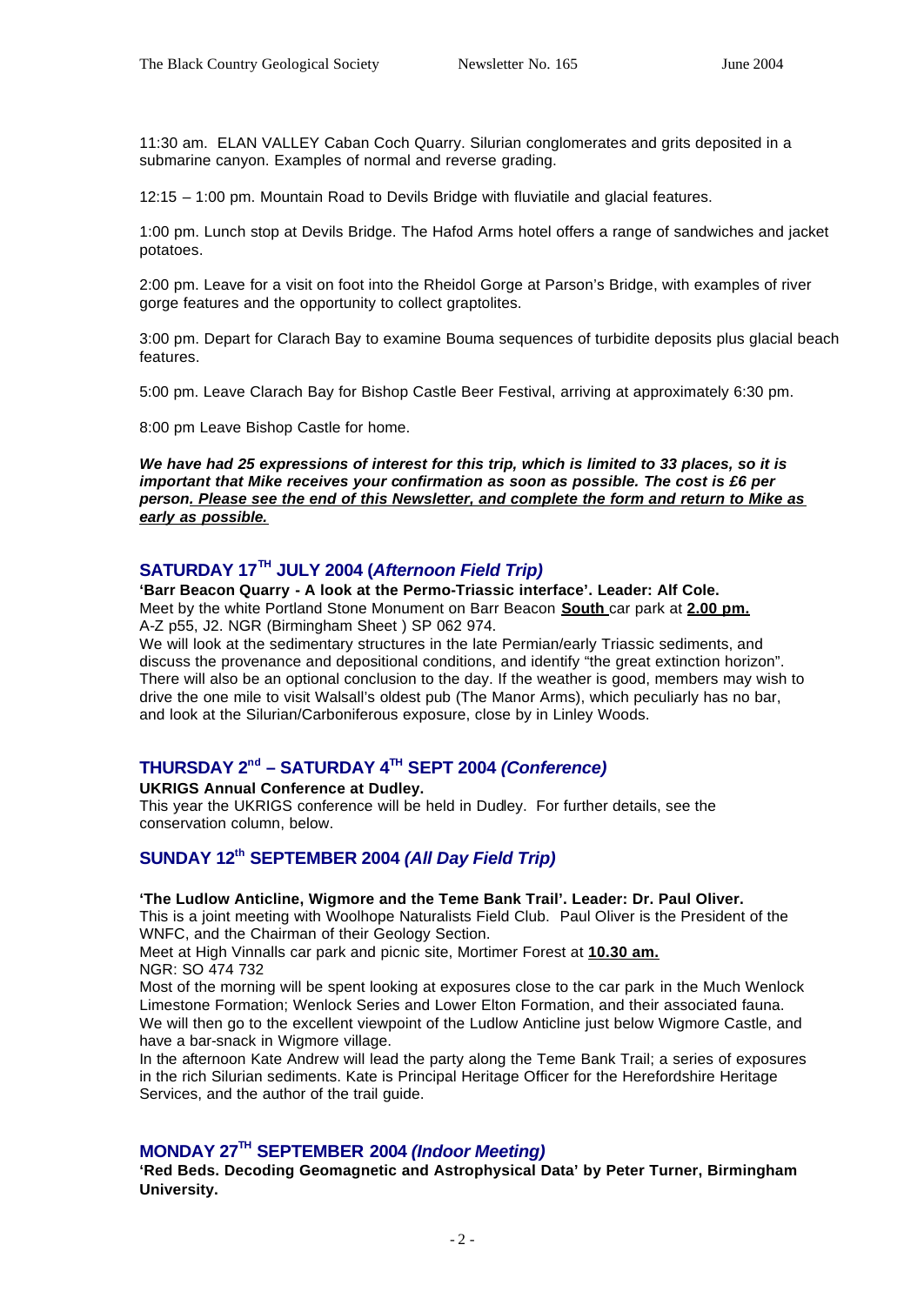### **MONDAY 25TH OCTOBER 2004** *(Indoor Meeting)*

**'The geology, mineralogy and palaeontology of the Coseley Coal Measures Ironstones' by Laura Braznell, University of Birmingham.**

Exceptional Preservation in the Upper Carboniferous Coseley Lagerstätte

Laura is a PhD student currently researching the conditions that gave rise to the spectacularly preserved soft-bodied fossils in the ironstone nodules of Coseley and similar material from other famous locations like Mazon Creek, USA. Specimens from the collections at Dudley will be on display for the evening.

The Late Carboniferous Coseley Lagerstätte from the West Midlands, UK, contains exceptionally preserved plant and animal fossils that occur as hard parts and mineralised soft tissues sealed within siderite nodules, which vary in size from 15 - 250 mm. The nodules are recovered from Westphalian B siltstones and mudstones of the Coal Measure Group and were abundant enough in these horizons to form commercial ironstone beds.

The Coseley fossils have been examined using various techniques including scanning electron microscopy and point analysis, which have revealed several distinctive phases of preservation: soft tissues have been replaced by kaolinite, voids have been extensively filled with sulphide minerals, all of which are encased in siderite concretions. Bacterial mediation has allowed the authigenic growth of very fine-grained clay minerals on the surface of the decaying organisms, templating the soft tissues and forming biofilms that preserve fine anatomical detail. This was accompanied by early framboidal pyrite formation and closely followed by void filling sphalerite, galena and pyrite precipitation. Siderite formation would have either occurred during or shortly after soft tissue preservation producing a concentric nodule that prevented compaction of the fossils.

### **MONDAY 6th DECEMBER 2004** *(Indoor Meeting)*

Please note change of date. Members evening of short talks and demonstrations This evening has proved to be very popular in previous years and will again be open to anyone who would like to share something of interest, whether it be some rock or fossil specimens collected on holiday or a short talk accompanied by a few slides. We will provide refreshments as in previous years to make the evening a very sociable one. Please start to think of what you might be able to contribute, and we will be asking for a title from members in the August Newsletter.

### **MONDAY 31ST JANUARY 2005** *(Indoor Meeting)*

**'Gold Exploration' by Tim Colman of the BGS.**

### **MONDAY 28TH FEBRUARY 2005** *(Indoor Meeting)*

#### **'Global Mass Extinctions: Volcanism versus Impacts' by Prof. A.D. Saunders of the Geology Department, University of Leicester.**

Professor Saunders was born in the West Midlands and educated at the High Arcal Grammar School in Sedgley, and so he is very familiar with the Wren's Nest and the Baggeridge spoil heaps! He read geology at Sheffield and took his PhD in Birmingham. His research has been mostly into igneous petrology and geochemistry, and he is now working on mantle plumes and their relationships to volcanism and mass extinctions.

#### **MONDAY 28TH MARCH 2005** *(Indoor Meeting)*

**'Life in the Triassic in Britain' by Dr. G. Warrington of the BGS.** 

#### **MONDAY 25TH APRIL 2005** *(Indoor Meeting – to be confirmed)*

**'Exploring the Bolivian Precambrian Shield and the lost world' by Dr. Martin Litherland from the BGS, Kingsley Dunham Centre.**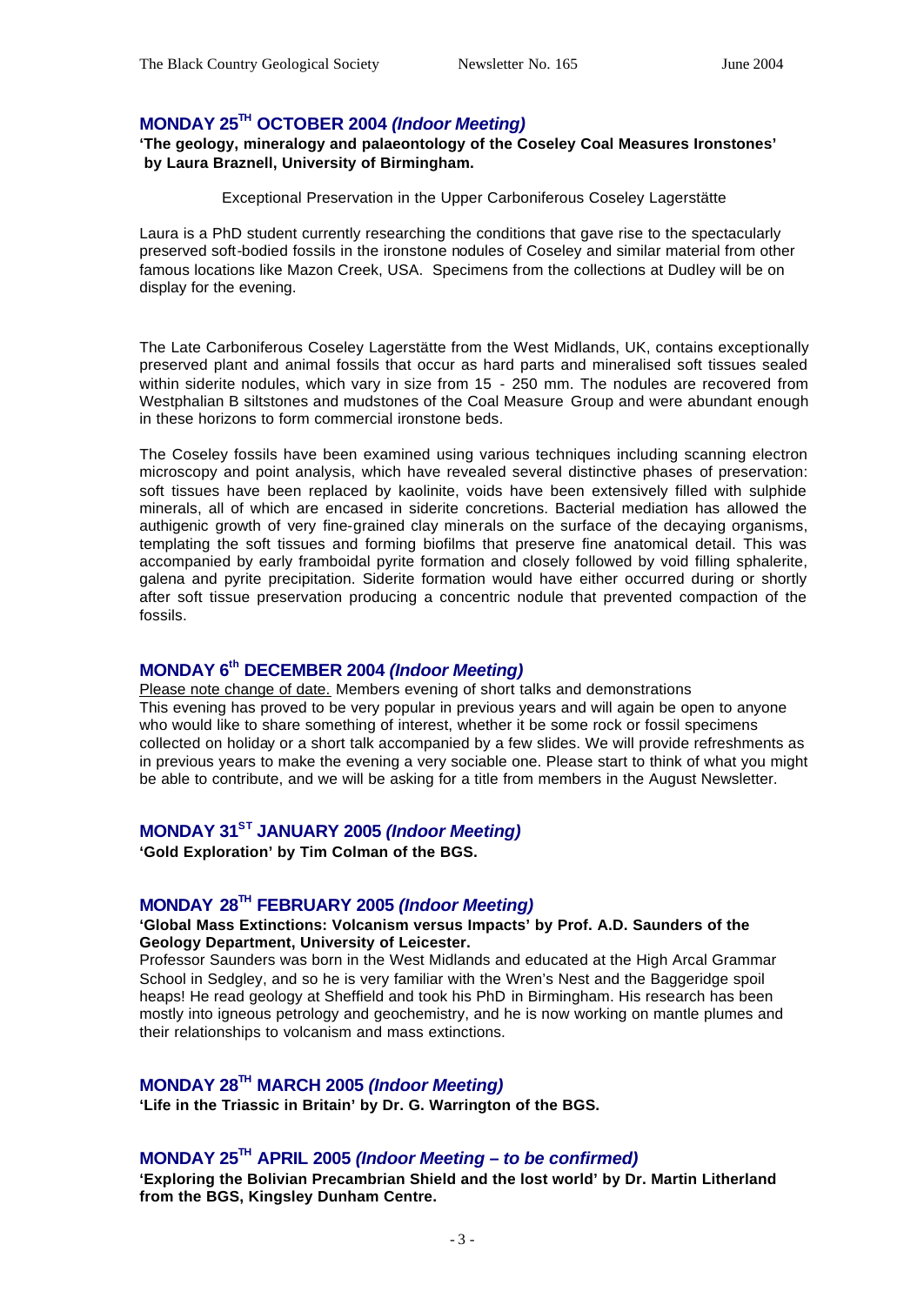# *SOCIETY MEMBERS OBITUARIES*

#### **Paul Shilston**

If memory serves me correctly, my earliest recollection of Paul Shilston is of a quiet but genial chap sitting in the bar, with Judith his wife, at the Woodland Hotel, Llangollen in May 1978. The occasion was the Society's very first weekend field meeting led by Peter Oliver and Geoff Davies. Whether or not that was their first meeting I don't know, but from the outset Paul and Judith became very active members and always took a great interest in Society activities.

Paul was a Cambridge graduate and by profession an accomplished electrical engineer. In the early 1980's our respective commercial paths overlapped for a while thanks to a kind introduction he made on my behalf. Paul became BCGS Hon. Secretary in 1980, a role which he filled admirably. His quiet and unassuming manner belied a real worker, and I quickly realised that he could be relied upon to look after most of the general administration allowing me to concentrate on conservation.

Paul, like the late Sheila Pitts, was a great traveller, and the Society was frequently entertained with wonderful slide presentations of exciting or exotic locations with geological interest, like Yellowstone Park and Iceland where he and Judith had been. Significantly Judith became Hon. Treasurer in 1988 and together they were a real dynamic duo. Indeed the success of the early Dudley Rock & Fossil Fairs was very much down to their practical organisation and planning skills, not to mention the ability to mobilise a dozen or so members over a weekend to act as ticket sellers, stewards or general helpers.

Some time after his retirement from work Paul decided that it was time for change and he retired as Hon. Secretary in 1997, although to help smooth the way for the new incumbent he took on the role of Meetings secretary for twelve months, finally retiring from the committee in 1998. The Society was well represented at the funeral, which was held at St. Nicolas Church, Kings Norton on 20th April.

Alan Cutler

#### **Douglas Warren**

We were very saddened to learn only recently, that Douglas Warren died earlier this year. Douglas joined the Society in 1976 sometime after retiring as Borough Engineer for Dudley. In that capacity he would often tell amusing tales of paddling around with the late Basil Poole, in a boat through the Dudley Caverns in conditions that would give any present day Health and Safety officer apoplexy. Douglas and his wife Ivy were always keen supporters of Society activities and meetings, except for certain periods in the spring and summer when they disappeared on caravanning excursions.

 Douglas was also an active member of the Sherlock Holmes Society and I remember him asking if I could think of any geological connections, however tenuous for a paper he was giving. All I could think of was the Dudley trilobite, Homolanatus delphinocephalus, perhaps better known today as Trimerus, obviously named by Holmes ! I shall best remember him though, with Ivy, dressed in Victorian clothes, posing for the local newspaper cameramen on the occasion of the 150th Anniversary of the former Dudley Geological Society meeting in the Edwin Richards quarry at Rowley in 1992.

Alan Cutler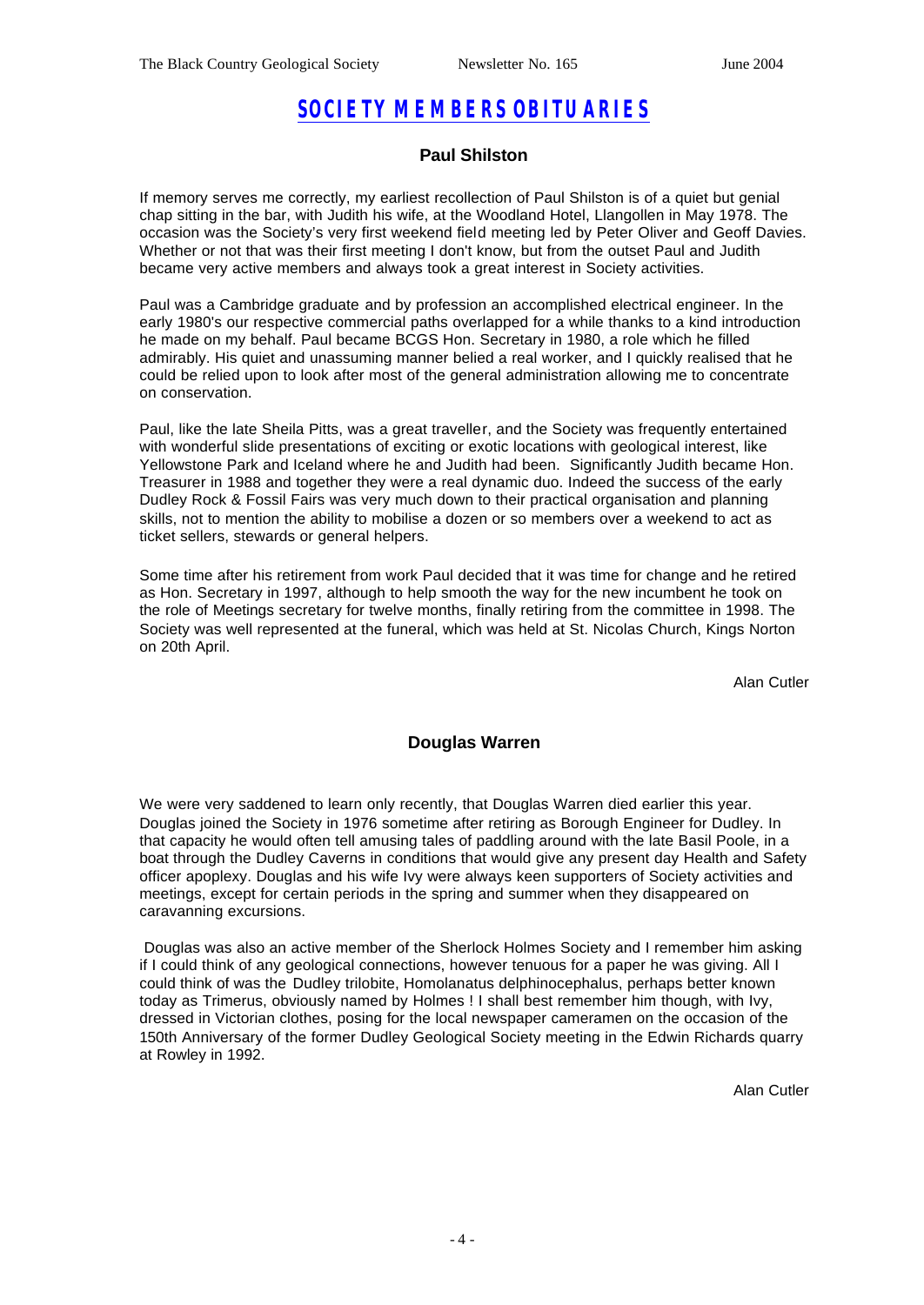# *EDITORIAL*

Have you seen the film, "*The Day After Tomorrow"* that was released recently? It is probably best known for spectacular scenes of floodwater engulfing New York as polar ice caps melt overnight. This then shuts down the Gulf Stream and we are plunged into another Ice Age. Is this possible? Obviously such a sudden change in sea level is not thought to be credible and reviews have called it 'bad science'. However, the underlying science of global warming is very real.

In the twentieth century mean temperatures have gone up by about  $0.6^{\circ}$ C and sea levels have risen by up to 20cms, simply through the expansion of the warmer oceans. The Gulf Stream in the North Atlantic is likely to become weaker as temperatures rise, so climatologists tell us. Global warming is a real issue familiar to us all.

Also in May, the European Commission set up a £6m project under Professor Paul Samuels to study flood risks in Europe. Professor Samuels is a British expert on river and coastal defences. If present sea level rises continue, London would be severely threatened, along with other low lying areas, particularly in Eastern England.

River flood plains would also be under threat from more frequent flooding. The policy to deal with flooding used to be centred on the concept of 'hard engineering'; building physical barriers to keep the water out, and recent defences in Shrewsbury and Bewdley have illustrated this method. But more and more it is accepted that rivers will naturally flood, which is what a flood plain is for. Although sensitive high-density urban areas might be protected, this will only pass the problem on to another point downstream. Areas without habitation should be allowed to flood naturally, yet it is reported that in some areas local authorities are still allowing new housing to be built on active floodplains.

The coastal problems have also seen a shift in emphasis, away from expensive sea walls to concept of 'controlled retreat', with large areas returning to their original use as wetlands. *The Day After Tomorrow* might make people think more seriously about global warming, especially in the United States, but unfortunately, it is so spectacularly exaggerated, it will probably cause people to reject the whole theory as science fiction!

Bill Groves

### *REPORTS*

### *The glacial and post-glacial features of Eastern Shropshire*

### *Field Trip led by Andrew Rochelle; 15th May 2004*

Another wonderful day for weather, bluebells, butterflies and countryside.

A group of twelve members met in Newport at 10 30 am and toured the area by car and on foot, studying relict lake systems, ice sheet debris, mounds and erratic boulders, and their origins.

A kettle hole, Loynton Moss, was visited, and later after lunch, at Norbury Junction, the Gnosall overflow channel was studied. This being a small channel that once emptied impounded meltwater from the Aqualate area into the Trent catchment.

A kame and esker type formation was then visited and the late spring bluebells appreciated.

The last site was a visit to the Mere itself. Relict lakeshores and the past and future of the lake were discussed,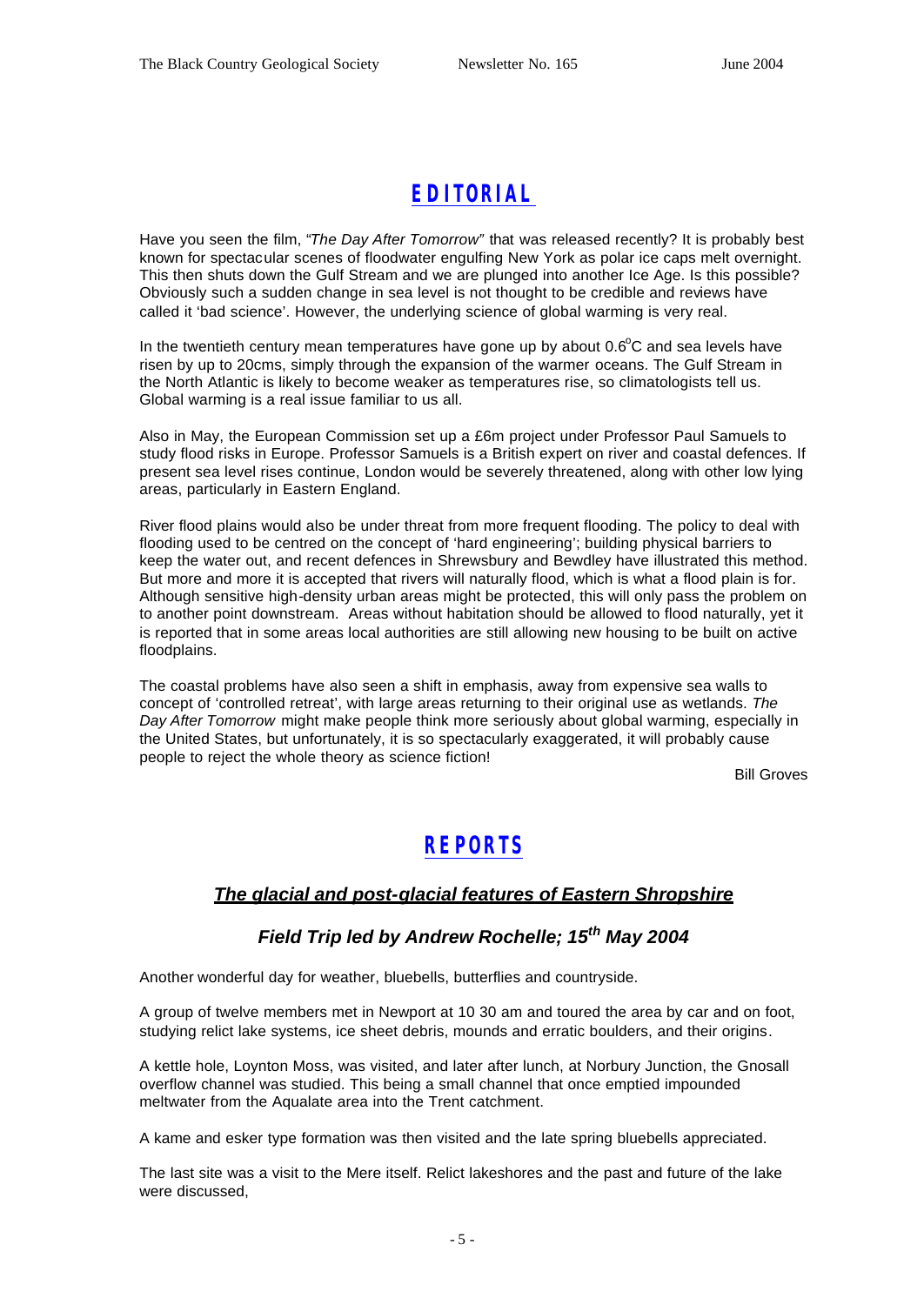An unexcavated Bronze Age boat in the lake was indicated to members, who were invited if they wished, to visit a display of an excavated Bronze Age boat from the locality, at Harper Adams University College, A good day.

Andrew Rochelle.

### *CONSERVATION COLUMN*

### *Wrens Nest Update -Seven Sisters Siteworks*

Infilling works have recommenced at the Seven Sisters. The lower levels that are in a very sorry state indeed, have now almost been completely grouted. The upper daylight levels are due to be infilled with loose basalt gravel before September, and if funding is released as is hoped, rockbolting and removal of the gravel will also begin by September.

### **Notice of the 7th UKRIGS Annual Conference**

**THURSDAY 2nd – SATURDAY 4TH SEPT** will see Dudley play host to geoconservation professionals and amateurs alike from all over the UK. Its primary theme has been honed down to 'Broadening horizons for Geoconservation'

We will be presenting the Wrens Nest Seven Sisters as a case study, and talking about the bigger picture for geotourism in the Dudley area. This will, as previously stated include special presentations on 'The application of engineering expertise to conserving and managing geological sites', and 'The use of audio visual, film and the media to bring the geological story of local sites to the widest possible audience'. The programme will include updates on Geoparks and case studies from other parts of the UK.

Thursday and Friday will be the main part of the conference and will include field visits to the engineering works at The Seven Sisters at Wrens Nest, and hopefully the underground tunnel system beneath Drakelow, near Kinver. Saturday will be the UKRIGS AGM and we will finish with a final field trip, which will include some of the public art that has a geological theme. Displays will be mounted at the Museum and the BCGS, as the host RIGS Group will be acting as 'ushers' and 'gofers' for the event.

For those of you who have never been to one of these conferences and experienced what is going on across the UK to make geological sites more accessible to visit and enjoy, this is the best chance to test the water.

Graham Worton

### *DUDLEY MUSEUM UPDATE*

### *Exhibitions*

### *Dudley Unearthed -The New Permanent Geology gallery.*

I am delighted to be able to announce that the new geological gallery will be opening on the 14<sup>th</sup> August 2004. Many thanks to everyone who has supplied their opinions and views on our designs and ideas. These have helped in making sure that we have a better end result.

The final phase of the 'UnEarthed' gallery will be put in place in September when we launch the teachers pack and schools outreach programmes to coincide with the start of the new term. This will also be previewed at the RIGS Conference in September.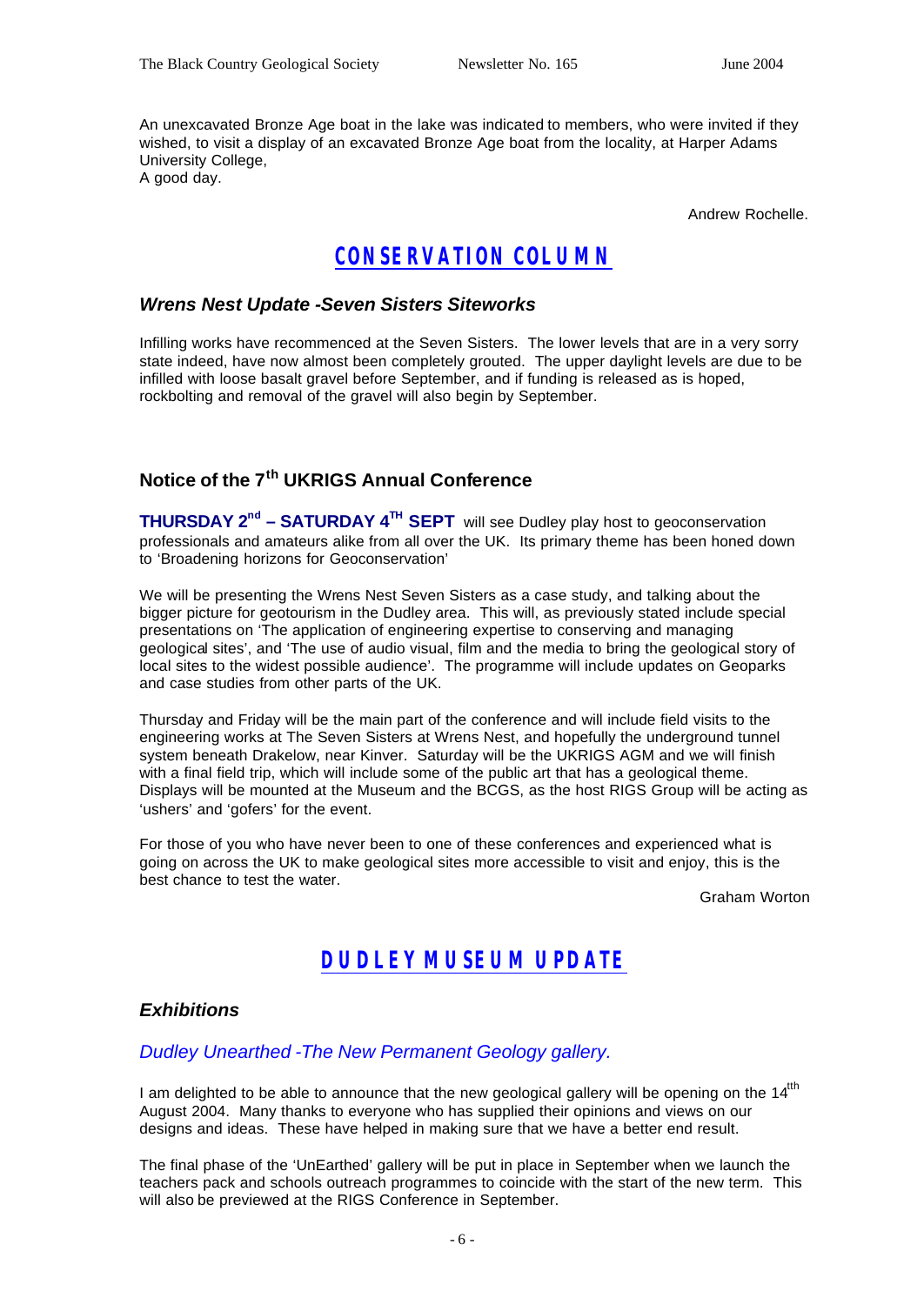### *Rock and Fossil identification mornings*

In association with the Launch of the 'UnEarthed' gallery I will also be a formalising a programme of 'identification mornings' at the museum, which will be widely publicised. For your information the dates are:

**Friday 30th July 2004 11.00am to 1.00pm Friday 20th August 2004 11.00am to 1.00pm Saturday 18th September 2004 10.00 am to 12.00 noon**

*So, if you have any specimens that you would like identified then please make a note of the dates and times and come along and join us* 

#### *New leaflet for Barrow Hill*

I am similarly delighted to announce that we will shortly be releasing an interpretive leaflet for the geology, wildlife and human history of the Barrow Hill dolerite quarrying area of Pensnett. I will include more details or a copy in the next newsletter.

Graham Worton

### **GEOBABBLE**

The definition of the word 'FACIES' did not generate much response from members, but perhaps it was because it cannot really be defined by a single sentence. I was amazed that when I typed FACIES into 'Google' it generated 265,000 hits, 9,160 of them from UK sites. Surprisingly, most of them were not related to geology, although biologists may not be surprised. Indeed Webster's 1913 Dictionary has no geological reference at all: 'the general aspect or habit of a species with reference to its adaptation to its environment ' was the biological meaning, or: 'the face of a bird, front of head'.

The word is derived from the Latin for 'face', and other biological and medical definitions contain phrases such as, 'general aspect, outward appearance, and the expression of the face'. The derivation also indicates the pronunciation of the word, I was always taught that it had a short 'a' and a hard 'c', but it would seem that the long 'a' and soft 'c' is more correct, giving a pronunciation; 'fey shees'.

The best succinct definition I found came from an on-line dictionary: 'In Geology, a rock or stratified body distinguished from others by its appearance or composition'. The New Penguin Dictionary of Geology has; 'All lithological and palaeontological features of a particular sedimentary rock from which depositional environment may be inferred'. The Encyclopedia of Solid Earth Sciences, expands the sedimentary theme to include 'biofacies' and 'lithofacies', and includes 'seismic facies', distinctive characteristics of seismic reflections.

I could not find a reference to 'metamorphic facies' in these two dictionaries, although it is prominent in the Longman Illustrated Dictionary of Geology; 'a group of rocks of varying composition, all of which have been metamorphosed under similar conditions'. But whatever the books say, we will no doubt continue to use the word usefully and adapt it to new geological situations, and all geologists will know exactly what you mean.

The small prize offered in the last newsletter for a definition remains unclaimed, so the editorial team will share the packet of Polos.

Longman Illustrated Dictionary of Geology. 1982. The Encyclopedia of Solid Earth Sciences. Philip Kearey. Blackwell. 1983. The New Penguin Dictionary of Geology. Philip Kearey. 2<sup>nd</sup> edition. 2001.

Bill Groves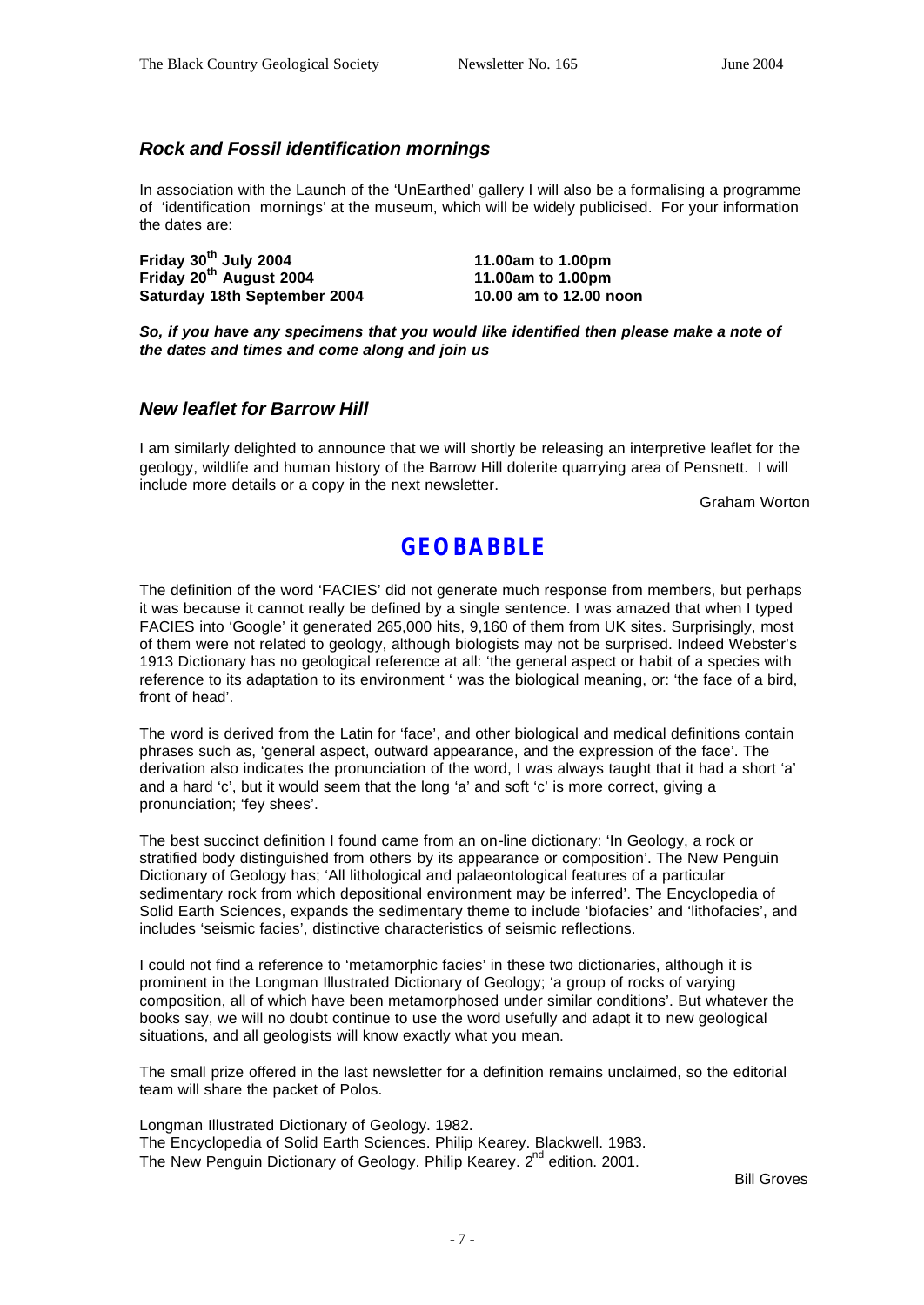# *OTHER NEWS*

The *ABBERLEY AND MALVERN HILLS EUROPEAN GEOPARK* is now up and running. It is one of 17 of these parks, that aim to link geoconservation with sustainable rural economic development through the promotion of tourism. There was a nearly a fortnight of events to celebrate the Geopark that ended on June  $6<sup>th</sup>$ . Unfortunately we did not receive the details of the activities in time to put in the last Newsletter.

However, there will be more things happening and information about the park can be had from the Geopark Manager, Dr Cheryl Jones, University College Worcester, Henwick Grove, Worcester, WR2 6AJ. Tel: 01905 855425. Their website is on www.worc.ac.uk/geopark

# *CONTACT US*

As ever we would love to hear your news and views so please put pen to paper or fingers to keyboard and give us your thoughts. Notices that appear in this Newsletter will remain in future editions until the date of the related meeting or event has passed. In order to include material in the June Newsletter, please send/give it to one of the Editorial Team by *Monday 2nd August.*

| <b>EDITORIAL TEAM</b>                                                                               |                                                                                                         |                                                                                                 |
|-----------------------------------------------------------------------------------------------------|---------------------------------------------------------------------------------------------------------|-------------------------------------------------------------------------------------------------|
| Hon. Secretary.<br>Sarah Worton<br>158 Oakham Road<br>Oldbury<br><b>B69 1QQ</b><br>Tel 01384 235946 | Dudley Museum and Art Gallery<br>1 St James' Road<br>Dudley<br>DY1 1HU<br>Tel 01384 815574<br>Or email: | <b>Bill Groves</b><br>23 Churchward Grove<br>Wombourne<br>Wolverhampton<br>WV5 9HB<br>Or email: |
|                                                                                                     | graham.worton@dudley.gov.uk                                                                             | bill@groves54.fsnet.co.uk                                                                       |

### **BCGS Website now at www.bcgs.info**

### *BOOKING FORM FOR THE 10TH JULY FIELDTRIP IS ON THE NEXT PAGE*